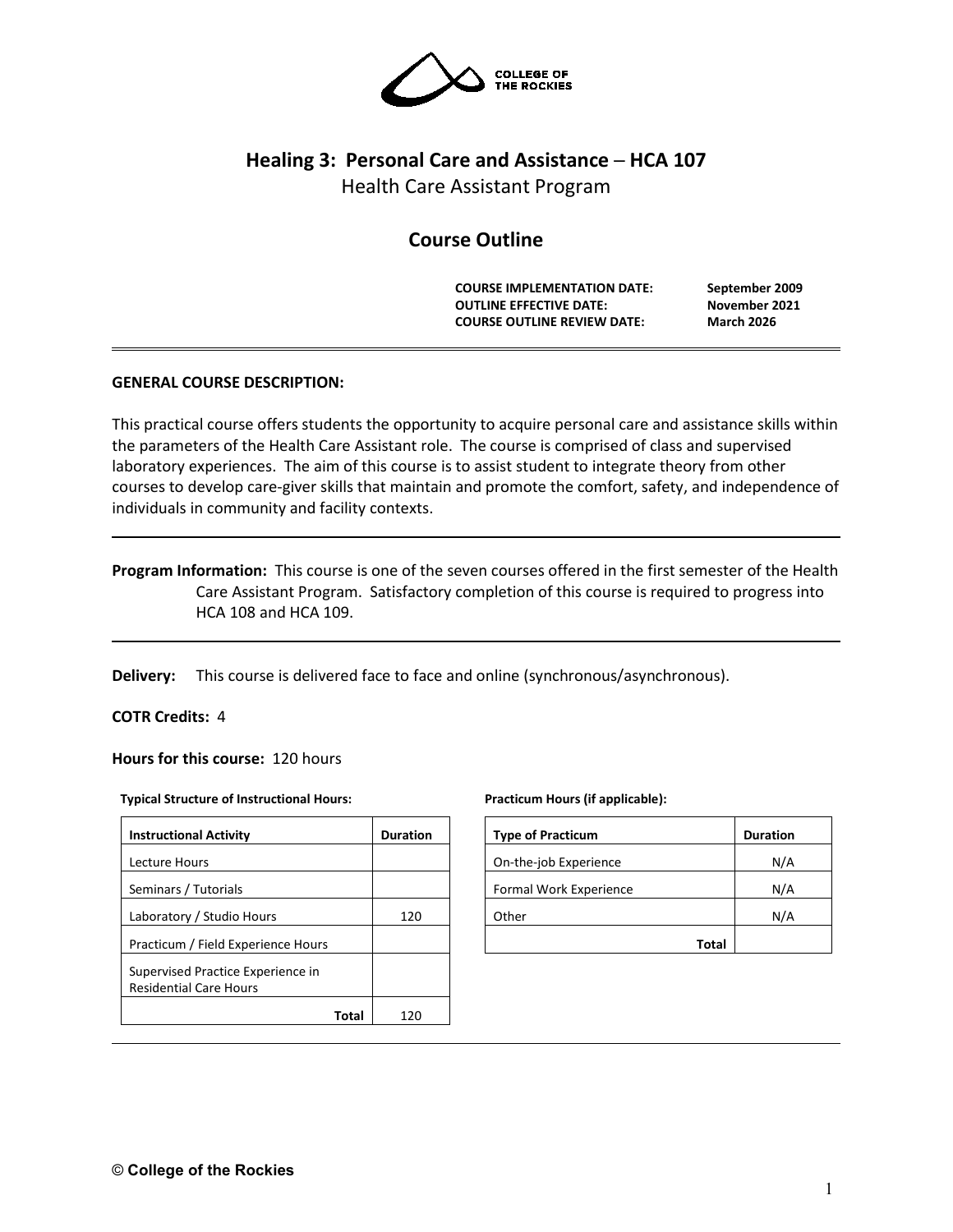Cheryl Mackie, RN, BN, MHScN

Signature

Dean Signature

#### **APPROVAL SIGNATURES:**

Department Head Sandi Hill E-mail: [shill@cotr.bc.ca](mailto:shill@cotr.bc.ca) Dean of Health and Human Services Heather Hepworth E-mail: [hepworth@cotr.bc.ca](mailto:hepworth@cotr.bc.ca)

Department Head Signature

EDCO

Valid from: November 2021 – March 2026

Education Council Approval Date

### **COURSE PREREQUISITES AND TRANSFER CREDIT:**

**Prerequisites:** None

**Corequisites:** HCA 101, 102, 103, 104, 105, 106

### **Flexible Assessment (FA):**

Credit can be awarded for this course through FA  $\Box$  Yes  $\Box$  No

| Yes | M No |  |
|-----|------|--|
|     |      |  |

**Transfer Credit:** For transfer information within British Columbia, Alberta and other institutions, please visit [http://www.cotr.bc.ca/Transfer.](http://www.cotr.bc.ca/Transfer)

> Students should also contact an academic advisor at the institution where they want transfer credit.

**Prior Course Number:** N/A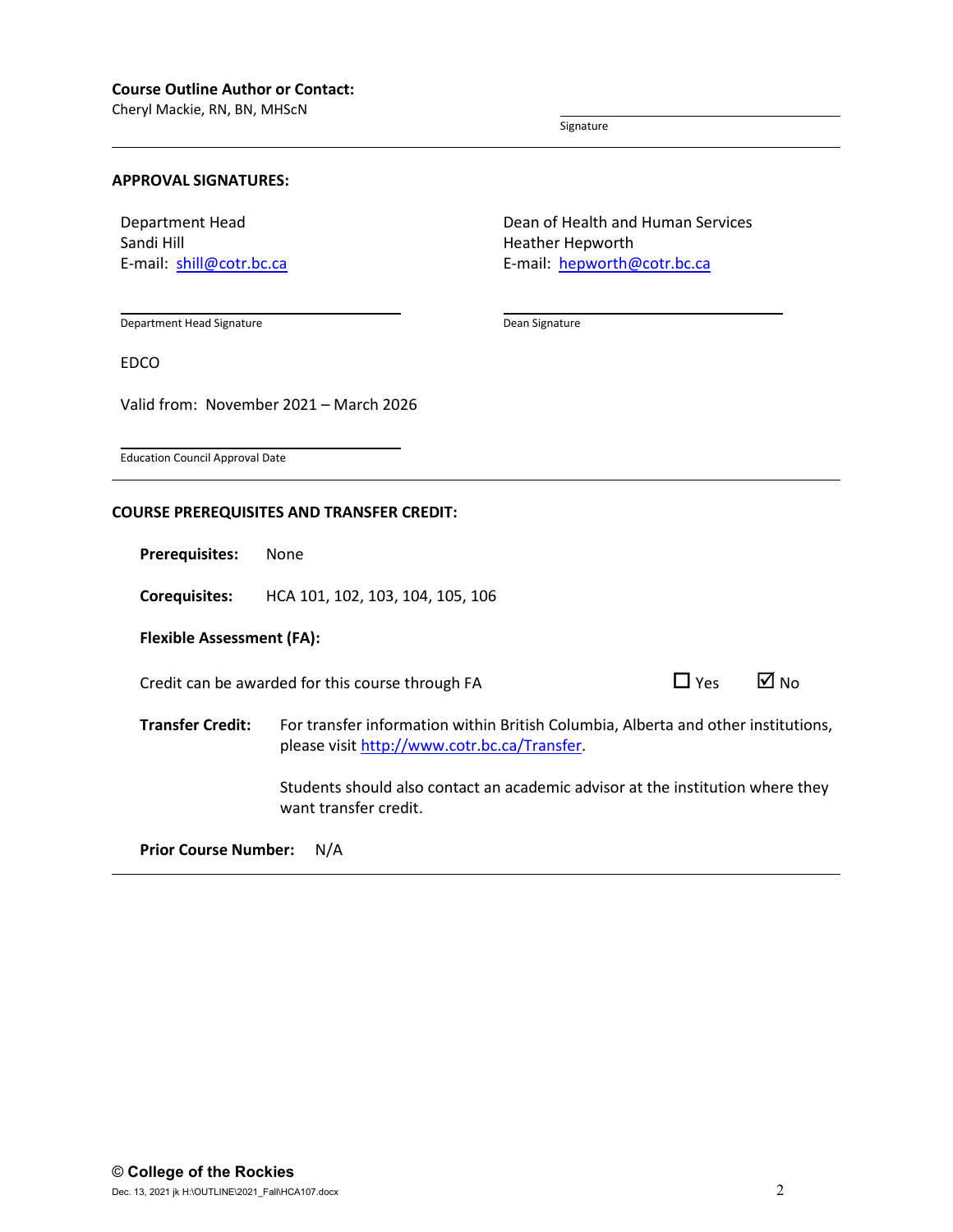# **Textbooks and Required Resources:**

Textbook selection varies by instructor and may change from year to year. At the Course Outline Effective Date the following textbooks were in use:

Sorrentino, S.A., Remmert, L., & Wilk, M.J. (2018). *Mosby's Canadian Textbook for the Support Worker.* 4<sup>th</sup> Canadian Edition. Toronto, Canada: Elsevier.

Health Care Assistant Student Guide–*Healing 3: Personal Care and Assistance – HCA 107*

*Please see the instructor's syllabus or check COTR's online text calculator <http://go.cotr.bc.ca/tuition/tCalc.asp> for a complete list of the currently required textbooks.*

# **LEARNING OUTCOMES:**

Upon the successful completion of this course, students will be able to

- perform personal care skills in an organized manner ensuring the comfort and appropriate independence of the client;
- apply an informed problem-solving process to the provision of care and assistance;
- provide personal care and assistance within the parameters of the Health Care Assistant role; and
- provide care and assistance in ways that maintain safety for self and others in a variety of contexts.

### **COURSE TOPICS:**

- Problem Solving When Carrying Out Care-Giving Procedures
- Asepsis and Prevention of Infection
- Promoting Comfort and Rest
- Promoting Personal Hygiene
- Moving, Positioning and Transferring a Client
- Bed Making
- Promoting Exercise and Activity
- Promoting Healthy Nutrition and Fluid Intake
- Promoting Urinary and Bowel Elimination
- Measuring Vital Signs
- Heat and Cold Applications
- Assisting with Oxygen Needs
- Assisting with Medications for Clients Able to Direct Own Care
- Home Management
- Delegated Tasks

*See instructor's syllabus for the detailed outline of weekly readings, activities and assignments.*